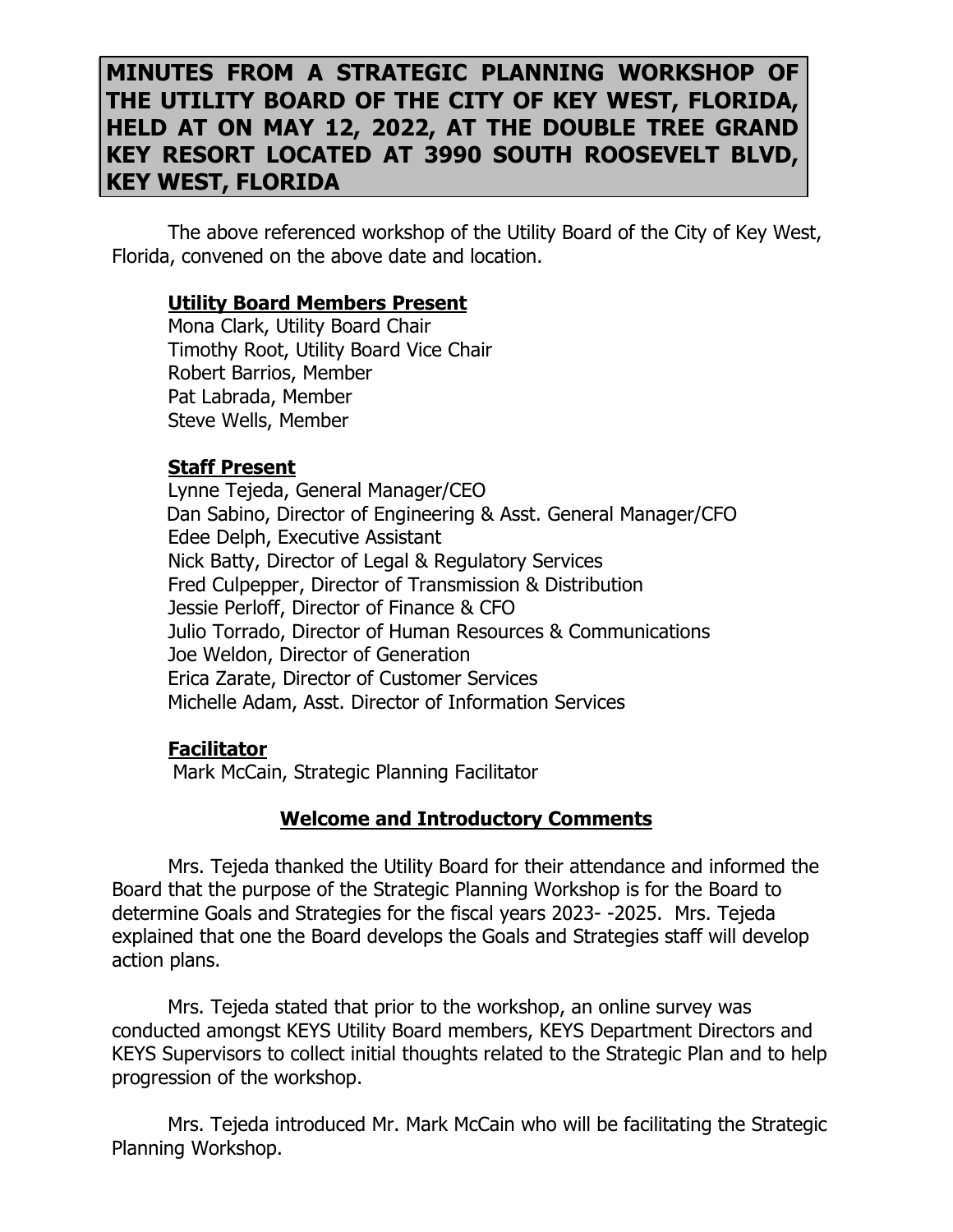# **Overview of Workshop Plan and Objectives**

Mr. McCain reviewed today's agenda, summary of the last plan, accomplishments from the last plan and items currently in progress.

#### **Review/Discuss Pre-Workshop Survey Results**

Mr. McCain reported the pre-workshop survey results with the Board and the following was discussed:

- Current Mission, Vision and Values
- Threats
- Strengths
- Priorities
- Goal Ranking
- Cyber Security

# **Review of Goals and Top Strategies – Department Directors**

 Mr. McCain stated that the Department Directors would provide the Board with brief presentations to include, current situations, options, and recommendations for their departments and the utility.

 Mr. Fred Culpepper's presentation was on Distribution / Reliability Mr. Dan Sabino's presentation was on Transmission, Sustainability and Major Projects Mr. Joe Weldon's presentation was on Stock Island Generation Mr. Nick Batty's presentation was on Cyber Security Ms. Erica Zarate's presentation was on Providing Excellent Customer Service Mr. Jesse Perloff's presentation was on Affordability/Rates Mr. Torrado's presentation was on Workforce and Community

The Board and staff discussed presentations.

### **Review Mission, Vision and Values**

Mr. McCain reviewed the current Mission and Vision. After discussion the consensus of the Board was there would be no changes at this time.

Mr. McCain reviewed the current Values with the Board. The Board discussed Values and all changes will go before the Board for approval at an upcoming Utility Board meeting.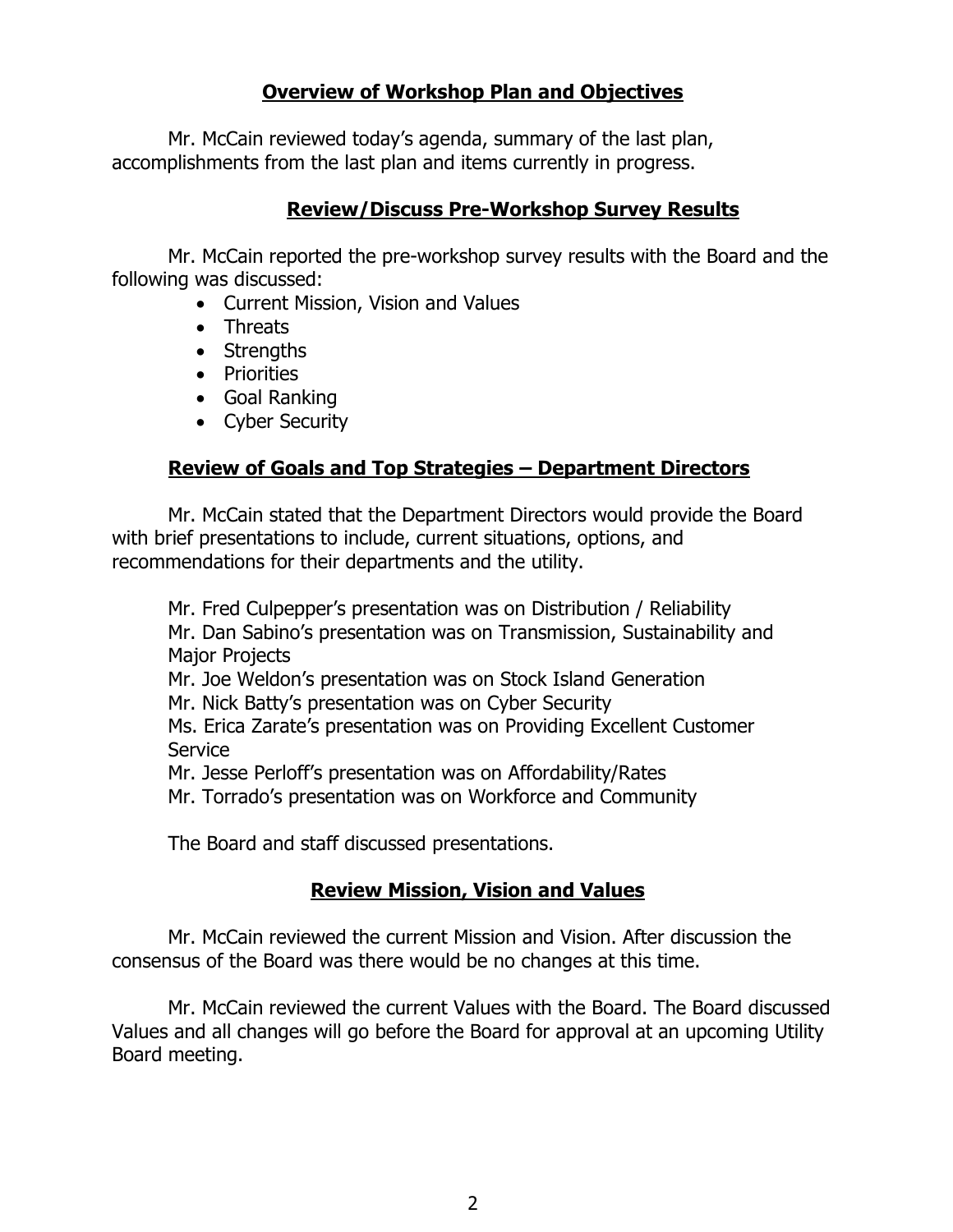# **Board Selects / Ranks Goals**

Mr. McCain and Mrs. Tejeda reviewed the six proposed Goals with the Board. The Board discussed proposed Goals and identified ways to combine some of the Goals and agreed on four Goals, which will go to the Board for approval at an upcoming Utility Board meeting.

#### **Board Selects / Ranks Strategies**

Mr. McCain and Mrs. Tejeda reviewed the proposed Strategies associated with the various Goals with the Board. The Board discussed the proposed Strategies identifying four Strategies for each of the four Goals. These Strategies will go to the Board for approval at an upcoming Utility Board meeting.

#### **Finalize Plan/ Next Steps**

Mrs. Tejeda informed the Board that staff will review all information provided today and develop action plans for goals and strategies, which will go to the Board for approval at an upcoming Utility Board meeting.

### **Current Event Updates**

Mrs. Tejeda provide the Board with updates on the following:

- Supply Chain Concerns / Possible Solutions
- Inaccessibility Facilities
- City of Key West Initiatives
	- o Solar Subscriptions
	- o Street Light Changeout
- Navy Contract
	- o Expired 2017 Contract
	- o Easements
	- o Solar Instillations
- American Public Power Association Travel
	- o National Conference Day of Caring
	- o APPA Legislative Rally Board Rotation

### **Discussion/ Public Input**

Utility Board Chair Ms. Mona Clark thanked Mr. McCain and staff stating that the workshop was very productive and the objective of the workshop was met.

There was no public input as there was no public in attendance.

(A copy of the presentation is available upon request)